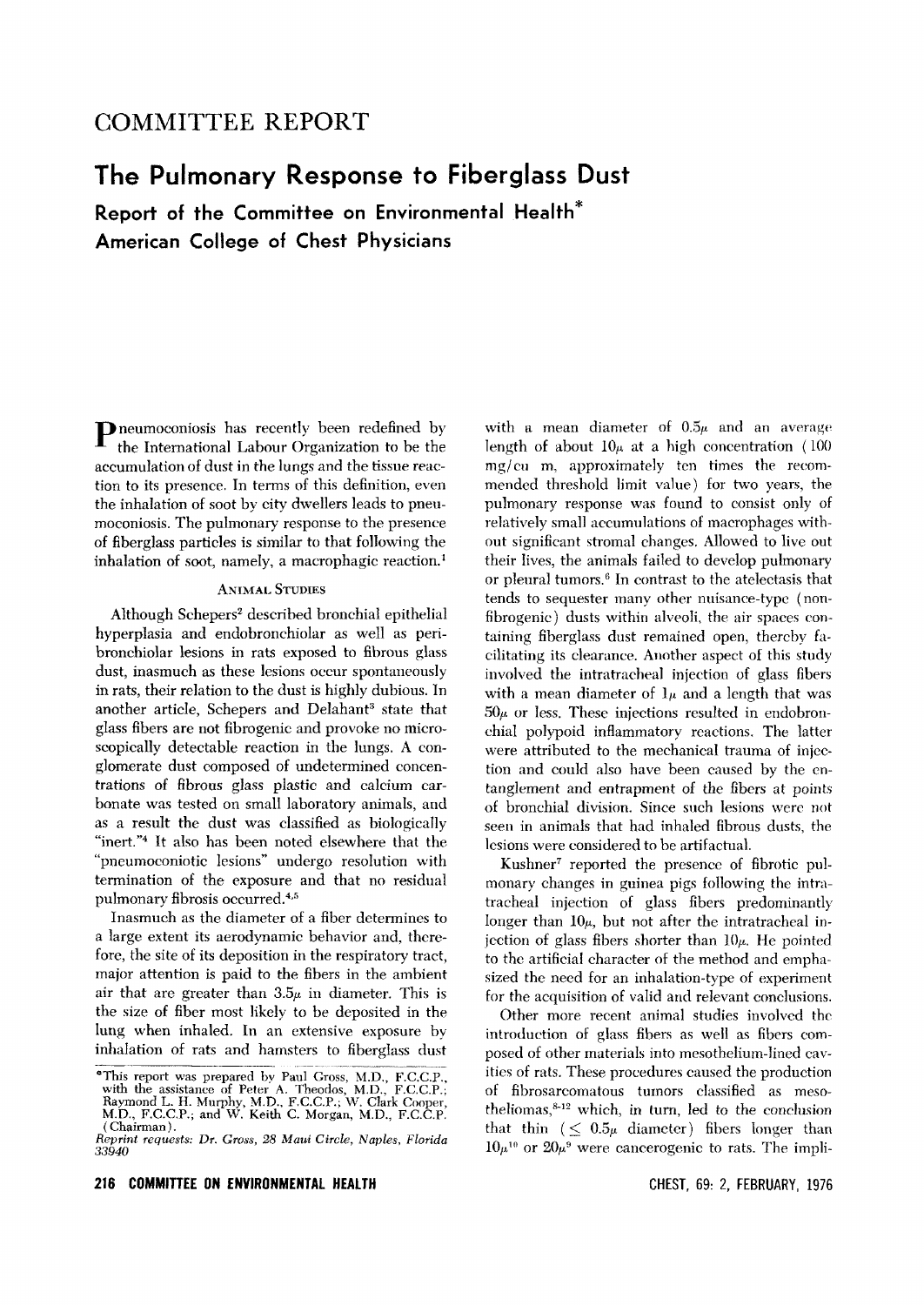cation was voiced that such fibers were potentially cancerogenic to man when inhaled;<sup>12</sup> however, this implication is based on experiments in which the fibers are administered by a highly artificial route and in doses that are far in excess of what man is ever likely to meet. Furthermore, there are reasons for believing that the cancerogenesis by fibers in rats is merely a modification of the well-documented solid-state carcinogenesis of rats. The latter has been extensively reviewed by Bischoff and Bryson<sup>13</sup> and probably has little relevance to man.

It should also be noted that subcutaneous fibrosarcomas are common spontaneous tumors in aging rats and that control rats in the previously mentioned experiments developed "mesotheliomas" following the intracavitary introduction of nonfibrous materials such as ultrafine noncrystalline silicon dioxide,<sup>8</sup> barium sulfate,<sup>10</sup> aluminum oxide,<sup>10</sup> and pulverized glass.<sup>10</sup> Fibrosarcomas have also been known to develop in rats at the injection sites of materials that are noncancerogenic to man. For instance, acetaldehyde, carboxymethyl cellulose, and even repeated injections of sodium chloride have produced fibrosarcomas in rats.<sup>14</sup> Nonetheless, the studies of Timbrell and colleagues<sup>15</sup> suggest that the physical characteristics and, in particular, the cross-sectional diameter of the inhaled fibers determine whether a particle is likely to be retained in the lungs. The investigations of Timbrell et  $al<sup>15</sup>$  provide a satisfactory explanation for the differences in carcinogenicity between asbestos amphiboles, as compared to chrysotilc, and tend to suggest that the chemical composition of the inhaled fibers is of much less importance than was formerly believed. For these reasons, and although the weight of the evidence is against fiber glass being carcinogenic, the issue must remain *subiudice* until data are available from longterm exposures in man.

#### STUDIES ON HUMANS

Under the title of "Fiber Glass Pneumoconiosis," Murphy!" described bronchiectatic abscesses localized to the right lower lobe in a man who had developed cough, weight loss, and hemoptysis after heavy exposure to fiberglass dust. The pus of the bronchiectatic abscesses contained fibers resembling fiber glass. The diseased portion of the lung was resected, and the patient was well and working  $3\frac{1}{2}$ years later. A cause-and-effect relationship between the pulmonary disease and the inhalation of fiber glass was not demonstrated.

A paper published in 1969 was concerned with 691 reports by physicians of adverse symptoms caused by fiber glass."? Only 38 of these reports suggested the presence of respiratory-tract irritation.

CHEST, 69: 2, FEBRUARY, 1976

There were, in addition, 28 other similar cases of upper-respiratory-tract symptoms. Because of the nature of the reports, neither the character of the dust clouds nor the duration of the dust exposures was defined by the writers of this paper. It is, therefore, impossible to evaluate the pathogenic potential of fiber glass on the basis of this paper, except to note that under some undefined conditions of fiberglass exposure, some workers have experienced transitory upper-respiratory-tract irritation.

In a paper published in 1964, an interesting difference was noted between the effects of exposure to two widely different types of fibrous dusts, manmade vitreous fiber dust and asbestos dust.<sup>18</sup> Six workers exposed to glass-wool and rock-wool dust and eight workers exposed to asbestos dust were examined, and no detectable impairment in cardiopulmonary function was found in the former, whereas the latter had marked restriction in dynamic pulmonary function and a reduced diffusion capacity.

A series of four publications reported the results of roentgenologic or puhnonary-function studies on the same large population of fiber-glass workers by different investigators over different time periods.<sup>19-22</sup> No adverse roentgenologic or pulmonary functional results were demonstrable secondary to longterm fiberglass exposure at any time. Two investigations dealing with the health of British fiberglass workers also indicated that long-term occupational exposure to fiberglass dust results in no demonstrable health effect.<sup>23,24</sup> Epidemiologic studies in this country, one on 1,448 fiber-glass workers, resulted in the finding that there was no excess in mortality or increased risk of cancer from occupational exposure to fiberglass dust.<sup>25,26</sup>

#### AUTOPSY STUDIES OF HUMAN LUNGS

Postmortem examinations were made of the lungs of 28 fiberglass workers and the lungs of 26 urban dwellers of both sexes.<sup>27</sup> The fiberglass workers had been exposed to fiber-glass dust for periods of 16 to 32 years, whereas the urban dwellers had presumably not been occupationally exposed to fiberglass dust. Both groups of people had died from causes usually encountered in hospitals. The total dust content and the mineral-fiber content of the lungs, as well as the average dimensions of the mineral fibers, were not significantly different in the two groups. The most important conclusion drawn from this study was that "long-term exposure to the dust of fiber glass used for insulation causes no demonstrable or microscopic pulmonary damage."27

In a continuing study of mineral fibers deposited in human lungs, the fiber content of the pulmonary tissue and of their satellite lymph nodes was deter-

#### **PULMONARY RESPONSE TO FIBERGLASS OUST 211**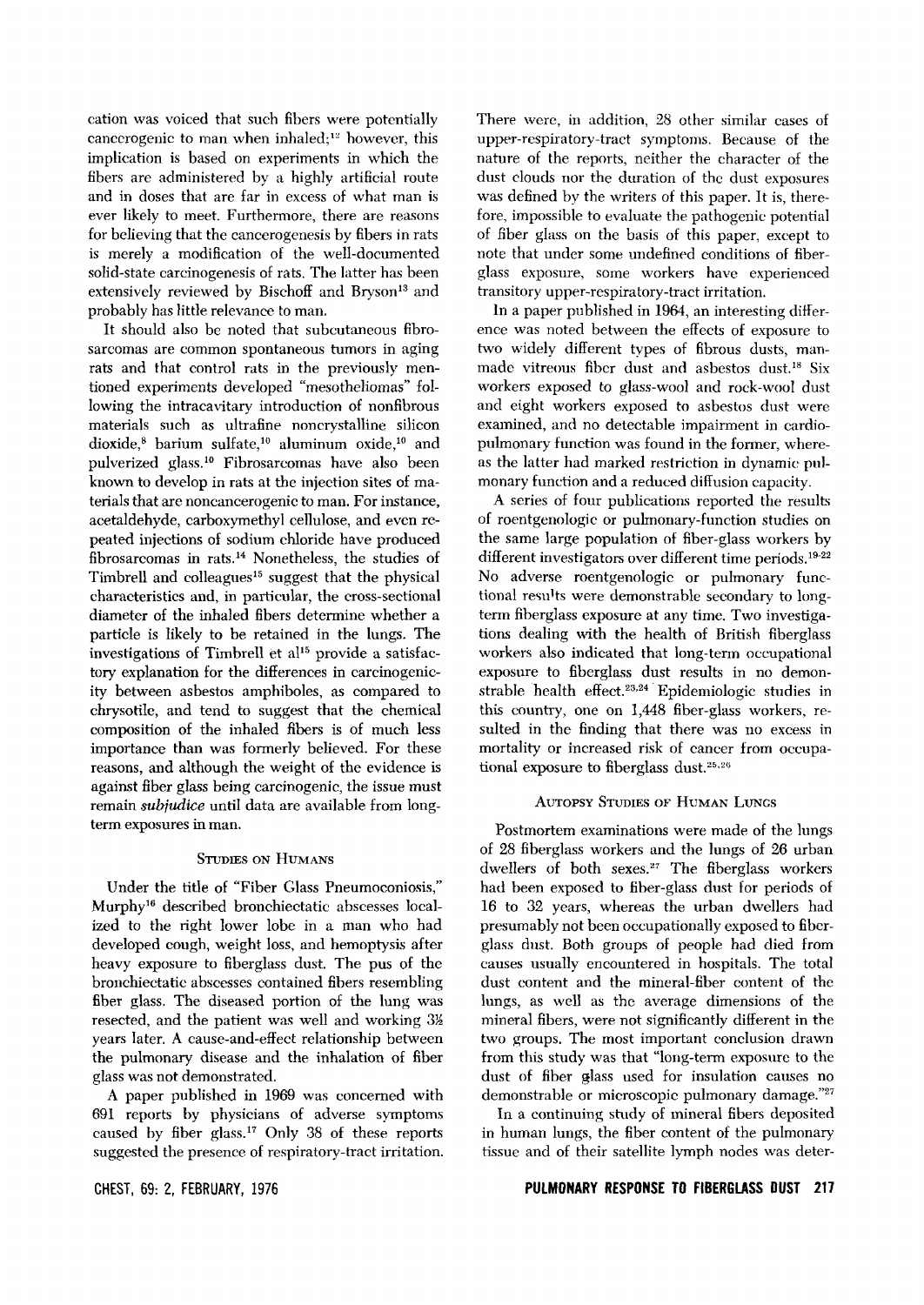mined on 16 long-term fiberglass workers, six people of Charleston, SC, and eight people from Pittsburgh.<sup>28</sup> The lungs of fiberglass workers had a higher concentration of optically counted fibers than the satellite nodes; whereas in the people from other regions, the concentration of such fibers in the lymph nodes was greater than in the lungs. No correlation was found between the fiber concentration in the lymph nodes and in the lung, nor was there any correlation between the fiber concentration of mineral dust in either the lung or the lymph nodes. Whereas about 6 percent of the fibers were identified as chrysotile, the other 94 percent remained unidentified. Because these unidentified fibers are transparent and resistant to sodium hypochlorite, as well as to perchloric acid, it is a safe assumption that they are silicates. It seems also a reasonable assumption that many of the fibers are derived from plants, since the ash of burning leaves or other vegetation-derived products, such as wood, paper, and coal, is known to contain such fibers.<sup>29</sup>

Because extrapolation of the experimental results in rats with fiber cancerogenesis has focused attention on airborne fibers of certain dimensions, the data from Dement's paper<sup>30</sup> are of interest. In four facilities manufacturing glass "wool" insulation, the number of fibers less than or equal to  $10\mu$  in diameter in the breathing zone of the workers ranged from O.04/ml to O.69/ml (4O,000/cu m to 690,000/cu m). Of these fibers, 35 to 98 percent were less than or equal to  $3.5\mu$  in diameter, and 39 to 74 percent were between  $5\mu$  and  $50\mu$  in length. The fraction of fibers with diameters less than or equal to  $1.0\mu$  ranged from 2 to 46 percent.

#### **SUMMARY**

Fiberglass inhalation seems to produce a minimal tissue response in the lungs, and the reaction is one of macrophagic mobilization and is characteristic of the pulmonary response to those nonfibrogenic dusts classified as nuisance dusts. In order to merit the designation of a nuisance dust, the pulmonary response must fulfill the following three requisites: $31(^{5})$  (1) The alveolar architecture must remain intact. (2) The stromal proliferation is minimal and consists mainly of reticulin. (3) The tissue reaction is potentially reversible. Inasmuch as the pulmonary reaction to the dusts of fiber glass fulfills all of these requirements, it should be classified as a nuisance dust.<sup>31(p5)</sup> There is no evidence to indicate that inhaling fiber glass is associated with either permanent respiratory impairment or carcinogenesis; however, the final verdict as far as the latter is concerned must await the findings of long-term mortality studies.

#### **REFERENCES**

- 1 Gross P, Kaschak M, Tolker EB, et al: The pulmonary reaction to high concentrations of fibrous glass dust: A preliminary report. Arch Environ Health 20:696-704, 1970
- 2 Schepers GWH: The biological action of glass wooL Arch Ind Health 12:280-287, 1955
- 3 Schepers GWH, Delahant AB: An experimental study of the effects of glass wool on animal lungs. Arch Ind Health 12:276-279, 1955
- 4 Schepers GWH, Durkan TM, Delahant AB, et al: The biological action of Fiberglas-plastic dust. Arch Ind Health 18:34-57, 1958
- 5 Schepers GWH: Pulmonary histologic reactions to inhaled Fiberglas-plastic dust. Am J Path 35:1169-1187, 1959
- 6 Gross P, Harley RA, Davis JMG: The effects of fibrous glass dust on the lungs of animals. *In* Transcript of Proceedings of the Symposium on Occupational Exposure to Fibrous Glass (vol 2). College Park, Md, University of Maryland, 1974, pp 31-38
- 7 Kushner M: TIle effects of intratracheal instillation of glass fibers of varying size in guinea pigs. *In* Transcript of Proceedings of the Symposium on Occupational Exposure to Fibrous Glass (vol 2). College Park, Md, University of Maryland, 1974, pp 20-31
- 8 Stanton MF, Wrench C: Mechanisms of mesothelioma induction with asbestos and fibrous glass. J Nat Cancer Inst 48:797-821,1972
- 9 Maroudas NG, O'Neill CH, Stanton MF: Fibroblast anchorage in carcinogenesis by fibres. Lancet 1:807-809, 1973
- 10 Wagner JC, Berry G, Timbrell V: Mesotheliomata in rats after inoculation with asbestos and other materials. Br J Cancer 28: 173-185, 1973
- 11 Pott F, Friedrichs KH: Tumoren der Ratte nach i.p.- Injektion faserformiger Staube. Naturwissenschaften 59: 318, 1972
- 12 Huth F: Results of animal carcinogenesis studies after application of fibrous glass and their implications regarding human exposure. *In* Transcript of Proceedings of the Symposium on Occupation Exposure to Fibrous Glass (vol 2). College Park, Md, University of Maryland, 1974, pp 45-55
- 13 Bischoff F, Bryson G: Carcinogenesis through solid state surfaces. In Progress in Experimental Tumor Research (vol 5) (Homburger F, ed). Basel, S Karger AG, 1964, pp 85-97
- 14 Grasso P, Golberg L: Subcutaneous sarcoma as an index of carcinogenic potency. Food Cosmet ToxicoI4:297-320, 1966
- 15 Timbrell V, Pooley F, Wagner JC: Characteristics of respirable asbestos fibers. *In* Proceedings of the International Conference on Pneumoconiosis, Johannesburg, 1969. London, Oxford University Press, 1970, p 3
- 16 Murphy GB: Fiber glass pneumoconiosis. Arch Environ Health 3:102-108,1961
- 17 Milby TH, Wolf CR: Respiratory tract irritation from fibrous glass inhalation. J Occup Med 11:409-410, 1969
- 18 Bjure J, Soderholm B, Widirnsky J: Cardiopulmonary function studies in workers dealing with asbestos and glass wool. Thorax 19:22-27, 1964
- 19 Wright GW: Airborne fibrous glass particles. Arch Environ Health 16:175-181, 1968
- 20 Nasr ANM, Ditchek T, Scholtens PA: The prevalence of radiographic abnormalities in the chest of fiber glass workers. J Occup Med 13:371-376, 1971

#### **218 COMMITTEE ON ENVIRONMENTAL HEALTH**

CHEST, 69: 2, FEBRUARY, 1976